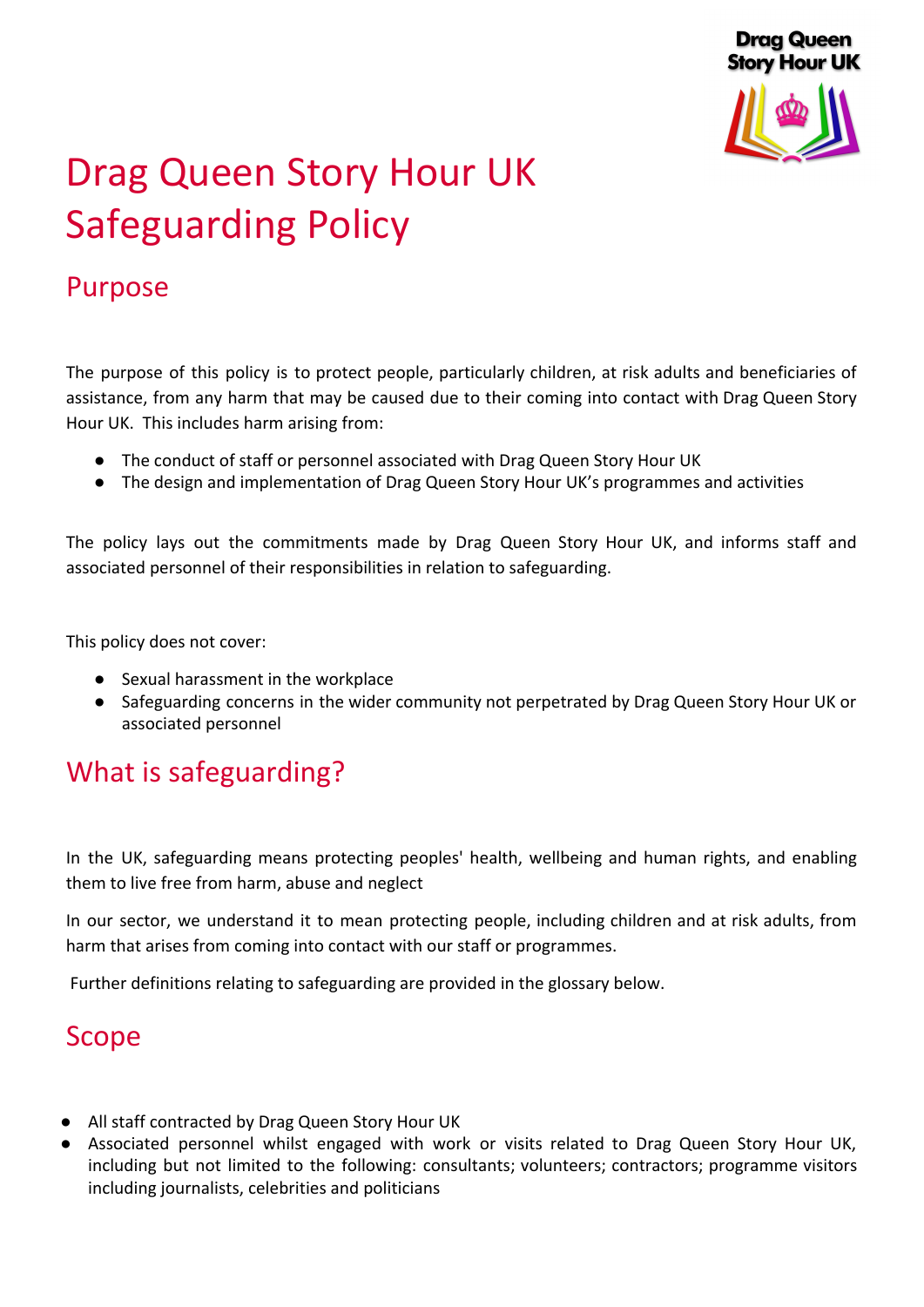# Policy Statement

Drag Queen Story Hour UK believes that everyone we come into contact with, regardless of age, gender identity, disability, sexual orientation or ethnic origin has the right to be protected from all forms of harm, abuse, neglect and exploitation. Drag Queen Story Hour UK will not tolerate abuse and exploitation by staff or associated personnel.

This policy will address the following areas of safeguarding [as appropriate]: child safeguarding, adult safeguarding, and protection from sexual exploitation and abuse. These key areas of safeguarding may have different policies and procedures associated with them (see Associated Policies).

Drag Queen Story Hour UK commits to addressing safeguarding throughout its work, through the three pillars of prevention, reporting and response.

# Prevention

#### **Drag Queen Story Hour UK responsibilities**

Drag Queen Story Hour UK will:

- Ensure all staff have access to, are familiar with, and know their responsibilities within this policy
- Design and undertake all its programmes and activities in a way that protects people from any risk of harm that may arise from their coming into contact with Drag Queen Story Hour UK. This includes the way in which information about individuals in our programmes is gathered and communicated
- Implement stringent safeguarding procedures when recruiting, managing and deploying staff and associated personnel
- Ensure staff receive training on safeguarding at a level commensurate with their role in the organization
- Follow up on reports of safeguarding concerns promptly and according to due process.

#### **Staff responsibilities**

#### **Child safeguarding**

Drag Queen Story Hour UK staff and associated personnel must not:

- Engage in sexual activity with anyone under the age of 18
- Sexually abuse or exploit children
- Subject a child to physical, emotional or psychological abuse, or neglect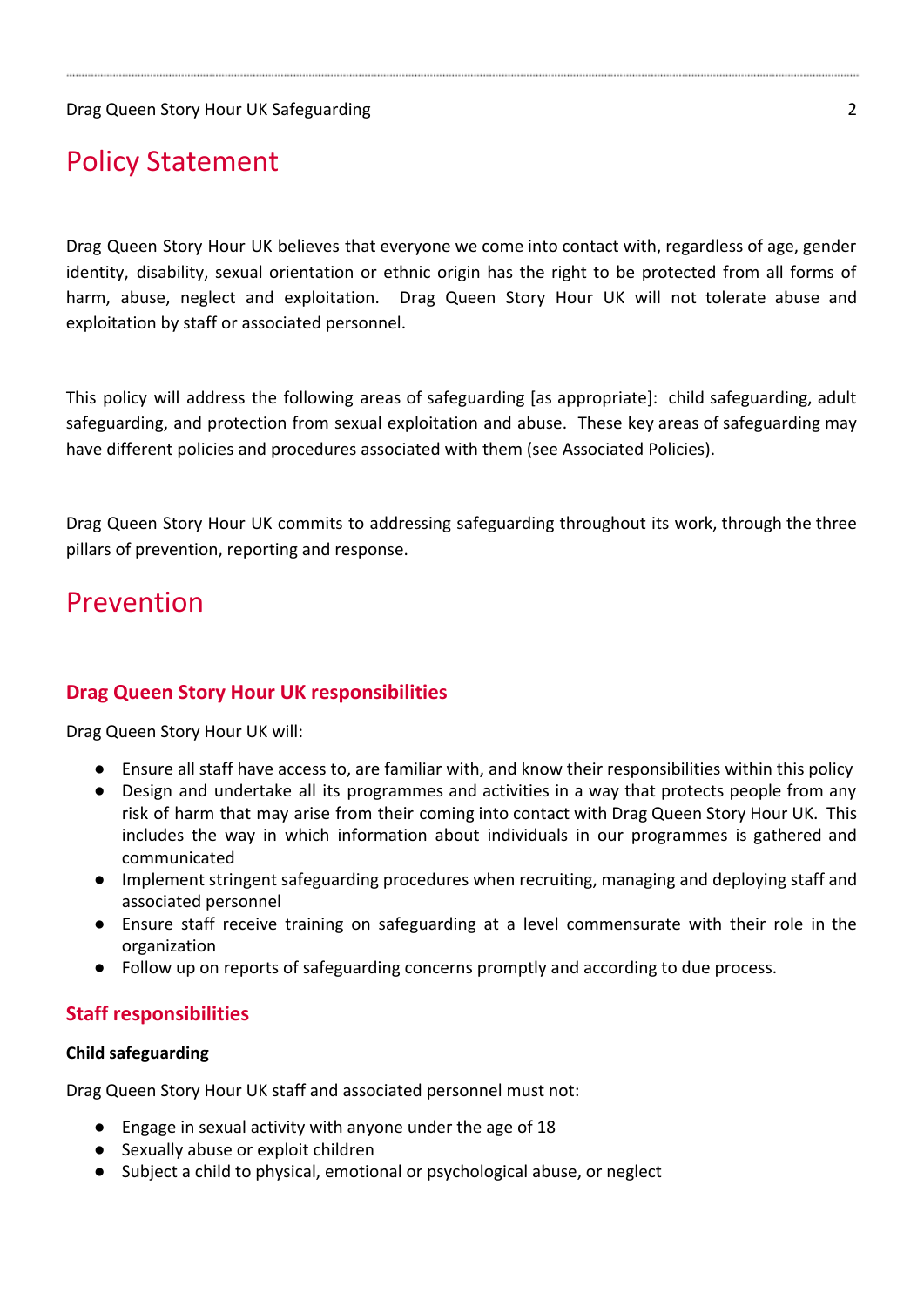Drag Queen Story Hour UK Safeguarding 3

Engage in any commercially exploitative activities with children including child labour or trafficking

#### **Adult safeguarding**

Drag Queen Story Hour UK staff and associated personnel must not:

- Sexually abuse or exploit at risk adults
- Subject an at risk adult to physical, emotional or psychological abuse, or neglect

#### **Protection from sexual exploitation and abuse**

Drag Queen Story Hour UK staff and associated personnel must not:

Engage in any sexual relationships with beneficiaries of assistance, since they are based on inherently unequal power dynamics

Additionally, Drag Queen Story Hour UK staff and associated personnel are obliged to:

- Contribute to creating and maintaining an environment that prevents safeguarding violations and promotes the implementation of the Safeguarding Policy
- Report any concerns or suspicions regarding safeguarding violations by an Drag Queen Story Hour UK staff member or associated personnel to the appropriate staff member

# Enabling reports

Drag Queen Story Hour UK will ensure that safe, appropriate, accessible means of reporting safeguarding concerns are made available to staff and the communities we work with.

Drag Queen Story Hour UK will also accept complaints from external sources such as members of the public, partners and official bodies.

#### **How to report a safeguarding concern**

Staff members who have a complaint or concern relating to safeguarding should report it immediately to their Safeguarding Focal Point [as appropriate] or line manager. If the staff member does not feel comfortable reporting to their Safeguarding Focal Point or line manager (for example if they feel that the report will not be taken seriously, or if that person is implicated in the concern) they may report to any other appropriate staff member. For example, this could be a senior manager or a member of the HR Team.

www.dragqueenstoryhour.co.uk/contact-us